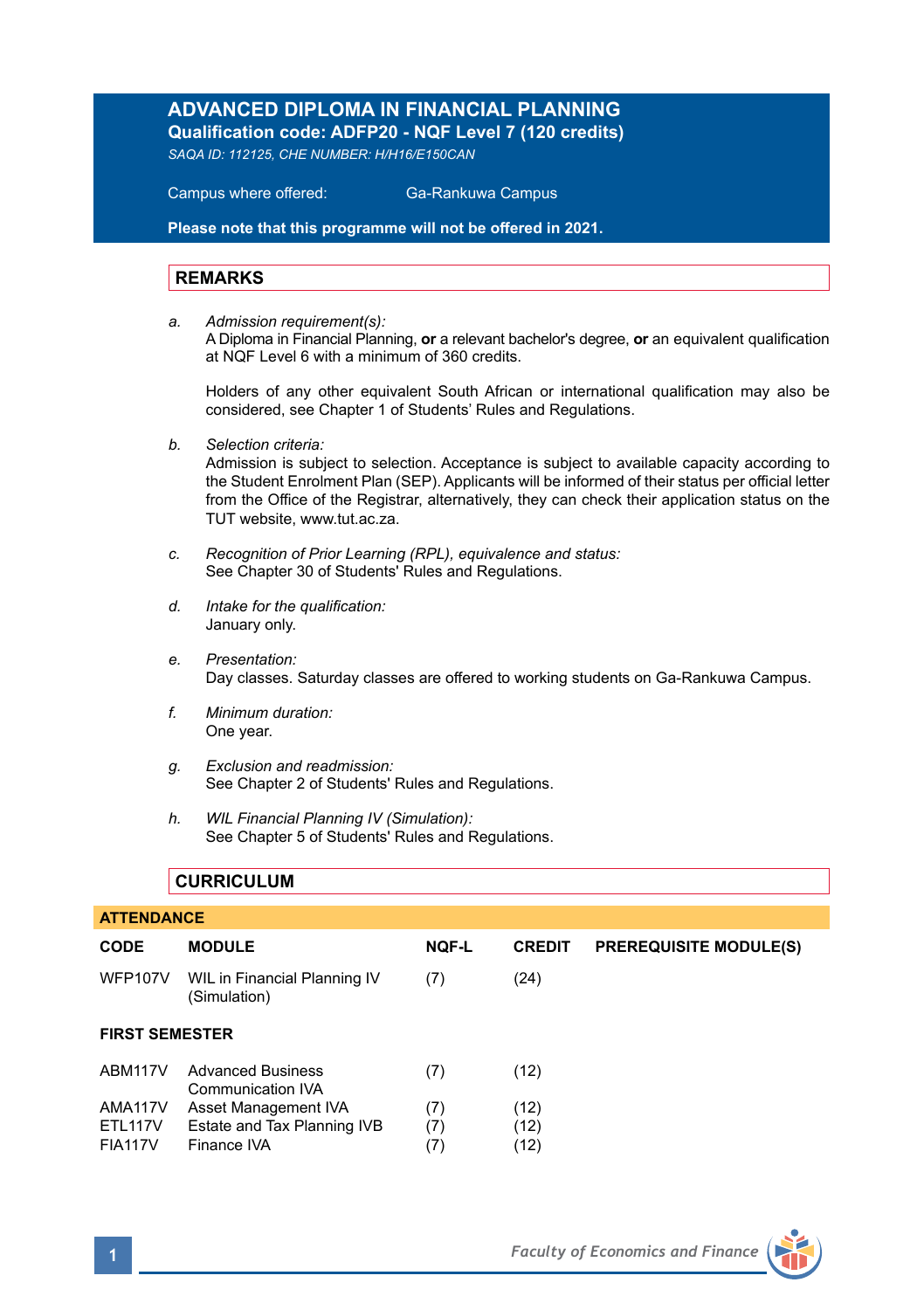| AMB <sub>117</sub> V<br><b>FIB117V</b><br>RMG117V<br><b>RTP117V</b> | Asset Management IVB<br>Finance IVB<br><b>Risk Management IVB</b><br><b>Retirement Planning IVB</b> | (7)<br>(7) | (12)<br>(12)<br>(12)<br>(12) | Asset Management IVA |
|---------------------------------------------------------------------|-----------------------------------------------------------------------------------------------------|------------|------------------------------|----------------------|
|                                                                     | TOTAL CREDITS FOR THE QUALIFICATION:                                                                | 120        |                              |                      |

# **MODULE INFORMATION (OVERVIEW OF SYLLABUS)**

The syllabus content is subject to change to accommodate industry changes. Please note that a more detailed syllabus is available at the Department or in the study guide that is applicable to a particular module. At time of publication, the syllabus content was defined as follows:

# **ADVANCED BUSINESS COMMUNICATION IVA (ABM117V) 1 X 3-HOUR PAPER**

*(Module custodian: Department of Finance and Investment)* Building blocks of effective messages; the communication process; communicating across cultures; employ-

ment seeking skills; proposals and reports; and communicating across cultures. (Total tuition time: not available)

## ASSET MANAGEMENT IVA (AMA117V) **1 X 3-HOUR PAPER**

*(Module custodian: Department of Finance and Investment)*

Securities (shares, bonds and other securities) and other assets (e.g. real estate) in order to meet specified investment goals for the benefit of the investors. Core content includes Investment principles; Investment objectives, constraints and suitability; Behavioural finance, and Asset classes and securities. (Total tuition time: not available)

### ASSET MANAGEMENT IVB (AMB117V) **1 ASSET MANAGEMENT IVB**

### *(Module custodian: Department of Finance and Investment)*

Returns on assets considering the client's requirements and restrictions and life objectives as well as to understand: various types of securities traded in financial markets, investment theory and practice, portfolio construction and management, and investment strategies and tactics. (Total tuition time: not available)

#### **E**

### **ESTATE AND TAX PLANNING IVB (ETL117V)** 1 1 X 3-HOUR PAPER

### *(Module custodian: Department of Finance and Investment)*

Basic estate and tax planning principles within the context of South African legislation. Core content includes Interpretation of a will; Calculation of capital gains tax and estate duty; Analysing the liquidity of an estate; and After analysing of estate, and implement proper estate planning. (Total tuition time: not available)

### **F**

#### FINANCE IVA (FIA117V) **1 X 3-HOUR PAPER**

#### *(Module custodian: Department of Finance and Investment)*

The student to develop strategies and use techniques to optimise short- and mid-term cash flow, assets and liabilities, as well as to collect and synthesise information relating to personal financial statements, cash flow and debt, asset acquisition, liabilities, education planning and emergency fund provision. (Total tuition time: not available)

### **FINANCE IVB (FIB117V) 1 X 3-HOUR PAPER**

### *(Module custodian: Department of Finance and Investment)*

The student to develop strategies and use techniques in sources funding and the capital structure of corporations, the actions that managers take to increase the value of the firm to the shareholders, and the tools and analysis used to allocate financial resources. Core content include budget planning; Savings analysis and strategy; Emergency fund; and Credit and debt management. (Total tuition time: not available)



**2** *Faculty of Economics and Finance*

**A**